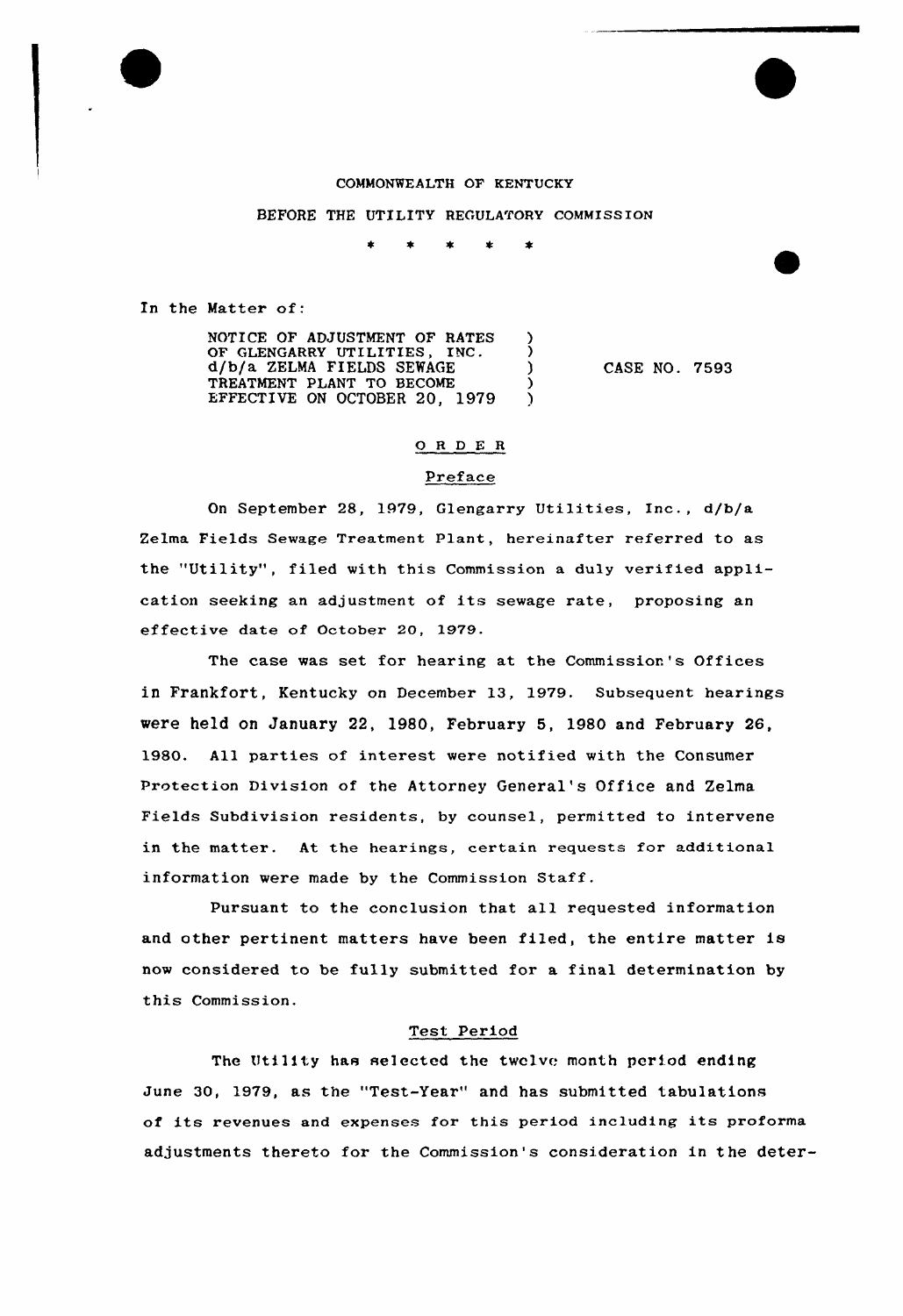mination of rate adjustments. Said tabulations along with those found reasonable by this Commission are included in Appendix "C" of this Order.

# Rate Determination

While the Commission has traditionally considered the original cost of utility plant, the net investment, the capital structure, and the cost of reproduction as a going concern in the determination of fair, just, and reasonable rates its experience in the establishment or adjustment of rates for sewage utilities has indicated that these valuation methods are not always appropriate. Sewage utilities are unique to the extent that the cost of facilities has usually been included in the cost of the individual lot. The owner and/or operator of the utility is, in many instances, the developer of the real estate and title may have changed hands prior to the effective date of Commission jurisdiction (January 1, 1975). Further, the Commission has found that the books, records and accounts of these utilities are, for the most part, incomplete, so as to make impossible the fixing of rates on the above methods of valuation. The Commission is, therefore, of the opinion that the "Operating Ratio Method"<sup>(1)</sup> should be utilized in rate-making determinations for sewage utilities although it is recognized that there may be instances where the method would not be valid.

### Findings In This Matter

The Commission, after consideration of all the evidence of record and being advised, is of the opinion and finds:

1. That, in this instance, the determination of rates and revenue requirements should be based on the operating ratio method.

2. That the rate prescribed and set forth in Appendix "A", attached hereto and made a part hereof, is the fair, just, and reasonable rate to be charged for sewage services rendered by the Utility, in the Zelma Fields Subdivision of Jefferson County, Kentucky.

 $-2-$ 

<sup>(1)</sup> Operating ratio is defined as the ratio of expenses, including depreciation and taxes to gross reVenueS.

Operating Ratio = Operating Expenses + depreciation + taxes Gross Revenues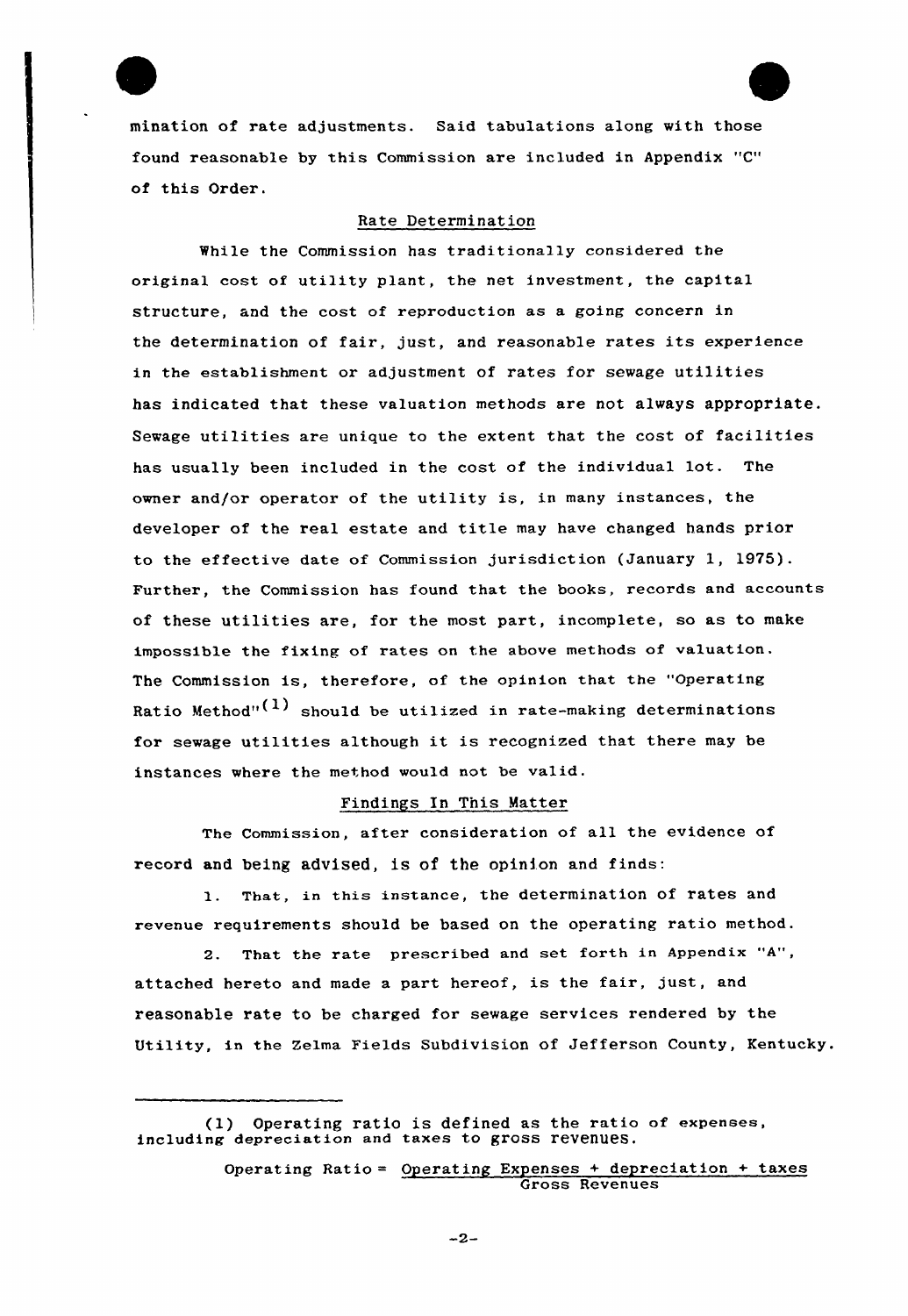3. That an operating ratio of 0.88 results from the projected operations as adjusted and provides a reasonable return margin<sup>(2)</sup> in this instance. Further, that interest expenses associated with long and short term debt should not be included in computing the operating ratio.

. . . . . . . . . . . . .

4. That the rate proposed by the Utility is unfair, unjust, and unreasonable in that it would produce revenues in excess of those found reasonable herein and should be denied.

5. That the Utility has filed with this Commission a valid third-party beneficiary agreement.

6. That while traditionally depreciation on contributed property for rate-making purposes has been allowed, it has not been a matter of great significance in past years. The value of contributed property in currently operating water and sewage utilities, however, is frequently more than the value of investor financed property. Further, it is common practice for <sup>a</sup> builder or developer to construct water and sewage facilities that add to the value and salability of his subdivision lots and to expense this investment cost in the sale price of these lots or, as an alternative, to donate these facilities to a utility company.

It is also recognized that many residential and commercial developments in metropolitan areas are served by privately-owned sewage systems. Further, that federal guidelines wi11 require the incorporation of these sewage systems into a regional comprehensive sewer district at such time as connecting trunk lines are made available. Further, that to permit the accumulation of a depreciation reserve on contributed property that is to be abandoned would not, in our opinion, be in the public interest.

The Commission is, therefore, of the opinion and finds that depreciation on contributed property for water and sewage utilities is not justified and should not be included in rate-making determinations for these utilities. In support of this position and by way of substantiation, we make reference to the cases and decisions listed in Appendix "8", attached hereto and made <sup>a</sup> part hereof.

 $-3-$ 

 $(2)$  Return margin is the amount remaining for the payment of a return on the investment of the security holders.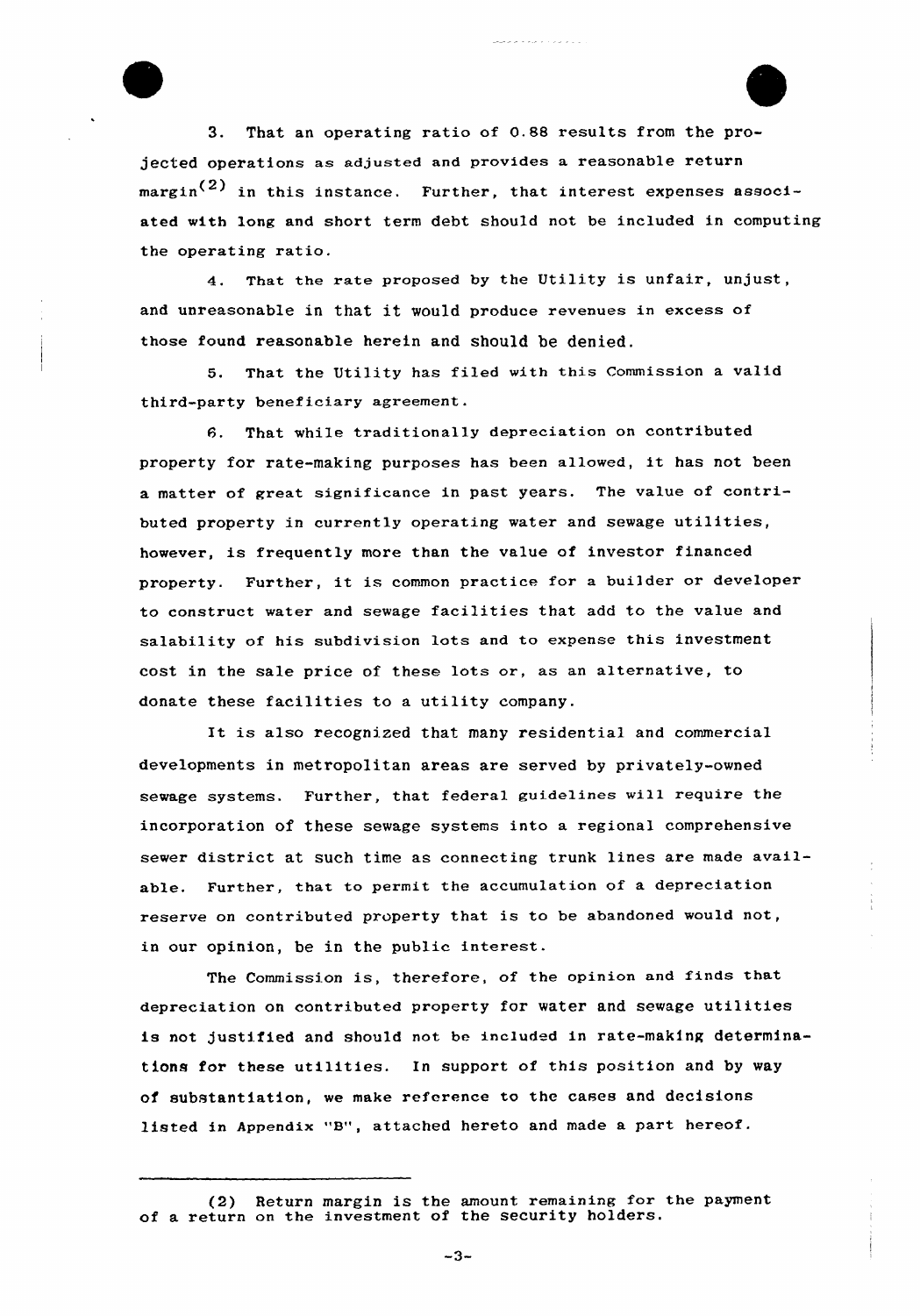7. That the Commission, after consideration of the tabulation of test-year and projected revenues and expenses submitted by the Utility, concludes that these revenues, expenses and adjustments can be summarized as shown in Appendix "C", attached hereto and made a part hereof. On the basis of the said Appendix "C" tabulation, the Commission further concludes that annual revenues in the amount of \$39,750 are necessary and will permit the Utility to meet its reasonable expenses for providing sewage collection and disposal service to 250 customers.

## Orders In This Matter

The Commission, on the basis of the matters hereinbefore set forth and the evidentiary record in this case:

HEREBY ORDERS that the rate prescribed and set forth in Appendix "A", attached hereto and made a part hereof be and they are hereby fixed as the fair, just, and reasonable rate of the Utility for providing sewage disposal services to customers located in the Zelma Fields Subdivision, Jefferson County, Kentucky, to become effective for services rendered on and after the date of this Order.

IT IS FURTHER ORDERED that the rate sought by the Applicant be and the same are hereby denied.

IT IS FURTHER ORDERED that the Utility file with this Commission, within thirty (30) days from the date of this Order, its tariff sheets setting forth the rate approved herein. Further that a copy of the Utility's Rules and Regulations for providing service to its customers shall be filed with said tariff sheets.

> Done at Frankfort, Kentucky, this 24th day of March, 1980. UTILITY REGULATORY COMMISSION

CHAIRMAN (

Www  $VICE-CHATRMAN$ VICE-CHAIRMAN POWER

**COMMISSIQYER** 

**SECRETARY**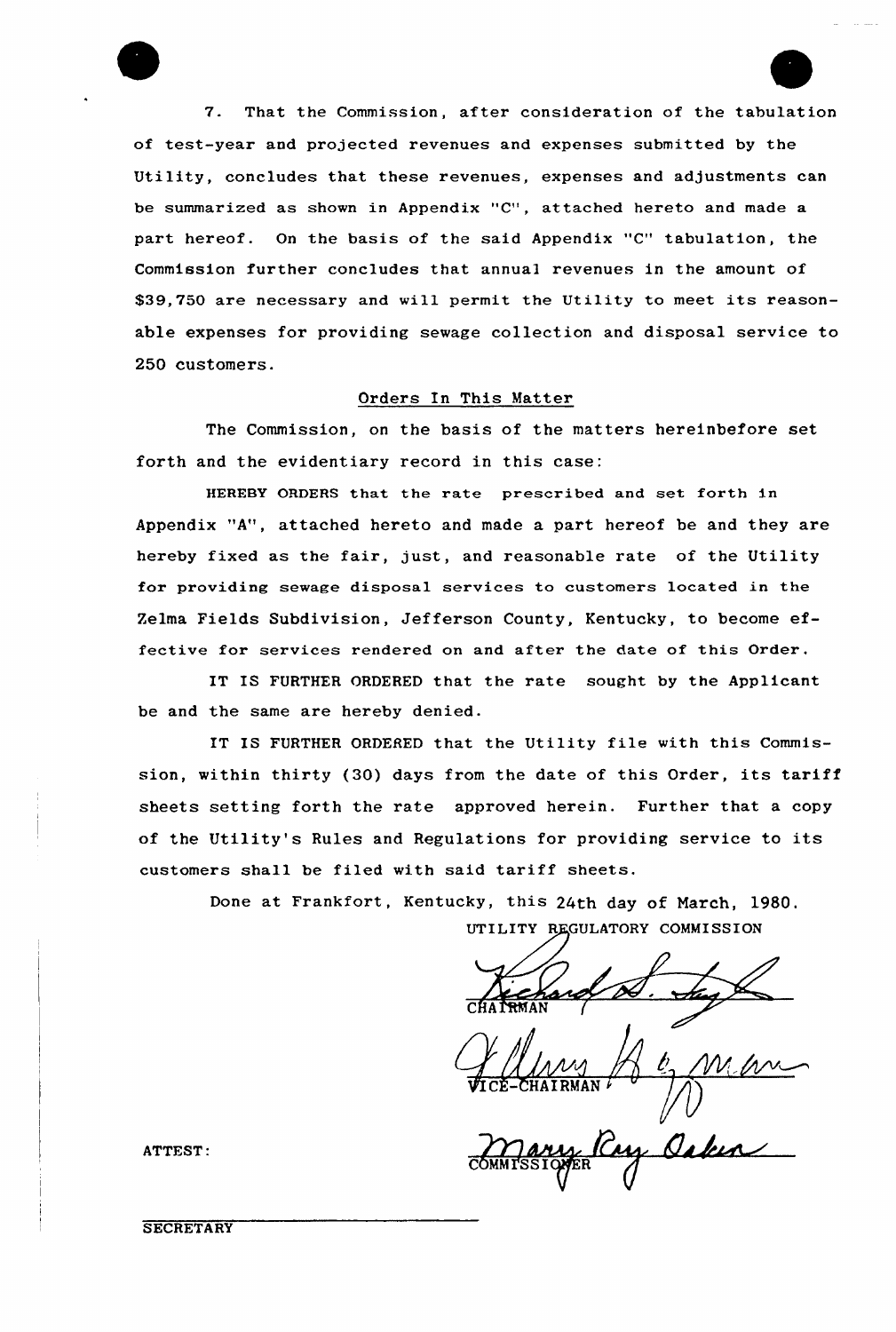



## APPENDIX "A"

## APPENDIX TO AN ORDER OF THE UTILITY REGULATORY COMMISSION IN CASE NO. 7593 DATEDNARCH 24, 1980

The following rates are prescribed for sewage disposal services rendered to all residential customers served by the Zelma Fields Sewage Treatment Plant, in Zelma Fields Subdivision, in Jefferson County, Kentucky:

Type of Service Provided

Single-Family Residential \$13.25 Per Residenc Monthly Rate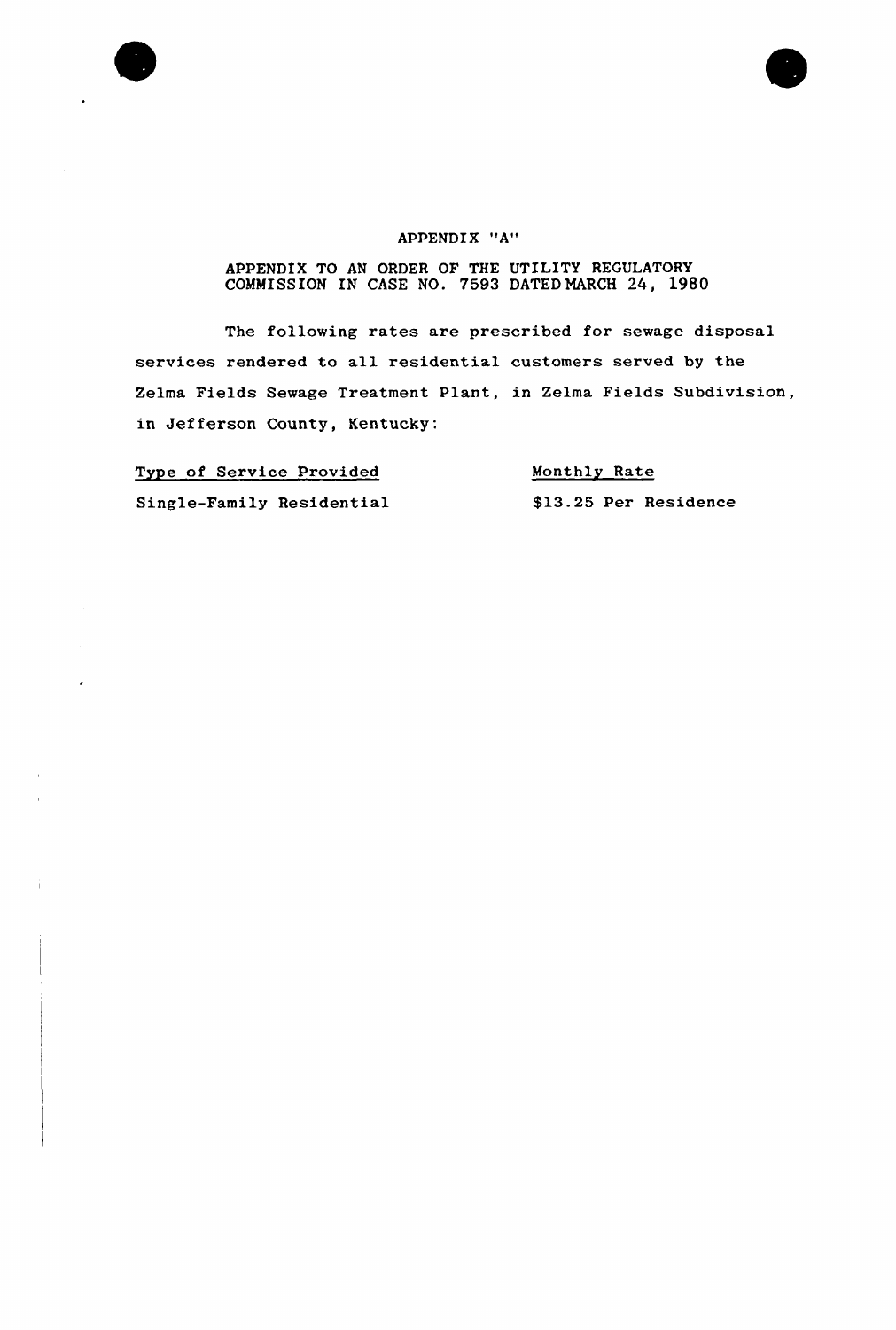

APPENDIX TO AN ORDER OF THE UTILITY REGULATORY COMMISSION IN CASE NO. 7593 DATED MARCH 24, 198Q

<sup>A</sup> listing of cases and decisions that substantiate finding number 6.

- (1) 28 U.S.C. s 362(c) (1976). Dealing with the Basis to Corporations in Reorganization. It states in part that property contributed by nonstockholders to a corporation has a zero basis.
- (2) Easter v. C.I.R., 338 F.2d 968 (4th Cir. 1964). Taxpayers are not allowed to recoup, by means of depreciation deductions, an investment in depreciable assets made by a stranger.
- (3) Martigney Creek Sewer Co., (Mo. Pub. Serv. Comm., Case No. 12,117) (November 26, 1971). For rate making purposes a sewer company should not be allowed to treat depreciation on contributed plant as an operating expense.
- (4) Re Incline Village General Improv. Dist., I <sup>6</sup> <sup>S</sup> 558, I <sup>6</sup> <sup>S</sup> 559, (Nev. Pub. Serv. Comm., Nay 14, 1970). Where a general improvement district sought to increase water rates, the Commission could not consider depreciation expense on the district's plant because all of the plant had been contributed by members of the district.
- (5) Princess Anne Utilities Corp. v. Virginia ex. rel. State Corp. Commission, 179 SE 2d 714, (Va. 1971). <sup>A</sup> depreciation allowance on contributions in aid of construction was not allowed to a sewer company operating in a state following the "original cost" rule in determining rate base because the company made no investment in the property, and had nothing to recover by depreciating the dontated property,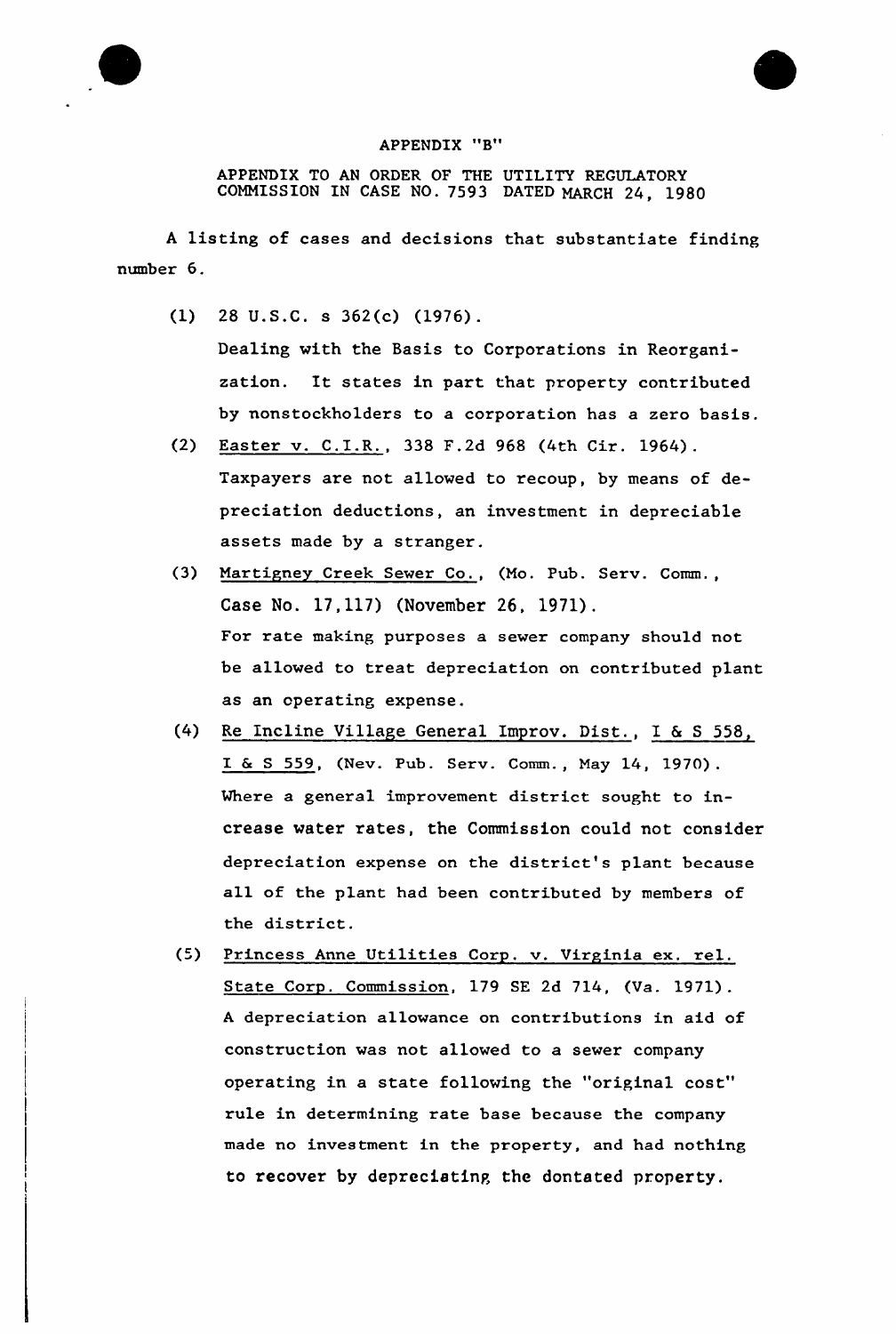

 $\omega_{\rm max}$  and



#### APPENDIX "C"

APPENDIX TO AN ORDER OF THE UTILITY REGULATORY COMMISSION IN CASE NO. 7593 DATED MARCH 24, 1980

In accordance with Finding No. 7, the following tabulation is the Commission summary of the "Test-Year" and projected annual revenues and expenses for the Utility's 100,000 GPD sewage collection and treatment system for providing service to test-year and proforma customers.

|                                                                                                                                                                                                           | Test Year <sup>(1)</sup><br>Ending<br>6/30/79                  | Proforma <sup>(1)</sup><br>Requested                         | Proforma<br>Found<br>Reasonable                                               |
|-----------------------------------------------------------------------------------------------------------------------------------------------------------------------------------------------------------|----------------------------------------------------------------|--------------------------------------------------------------|-------------------------------------------------------------------------------|
| (No. of Customers)                                                                                                                                                                                        | (250)                                                          | (250)                                                        | (250)                                                                         |
| <b>Revenues:</b>                                                                                                                                                                                          | \$15,102                                                       | \$44,100                                                     | \$39,750                                                                      |
| Expenses:                                                                                                                                                                                                 |                                                                |                                                              |                                                                               |
| 1. Administrative & General<br>a) Tax and License<br>b) Printing<br>c) Bookkeeping<br>d) Director's Fees<br>e) Rent                                                                                       | $\mathbf{\$}$<br>288<br>128<br>1,200<br>1,800<br>600           | \$<br>288<br>128<br>1,200<br>1,800<br>600                    | 288<br>\$<br>128<br>1,200,<br>1,200(2)<br>600                                 |
| 2. Billing & Collecting<br>a) Collection Charges<br>b) Bad Debts                                                                                                                                          | 725<br>20                                                      | 1,125<br>45                                                  | 1,125<br>$20^{(3)}$                                                           |
| 3. Operation & Maintenance<br>a) Plant Supplies<br>b) Repairs<br>c) Utilities - Electric<br>d) Utilities - Water<br>e) Sludge Hauling<br>f) Service Contract<br>g) Health Dept. Fees<br>h) Water Analysis | 517<br>8,233<br>5,192<br>938<br>2,380<br>4,780<br>700<br>$-0-$ | 569<br>9,056<br>5,712<br>938<br>3,255<br>5,460<br>700<br>160 | 517(3)<br>8,233(3)<br>5,192(3)<br>938<br>$2,618^{(4)}$<br>5,460<br>700<br>160 |
| 4. Professional Services<br>a) Legal<br>1. Recurring<br>2. Rate Case<br>b) Engineering<br>1. Recurring<br>2. Rate Case # 6893<br>3. Rate Case # 7593<br>c) Accounting<br>1. Recurring<br>2. Rate Case     | $-0-$<br>$-0-$<br>$-0-$<br>133<br>$-0-$<br>315<br>-0-          | 150<br>500<br>150<br>$-0-$<br>444<br>350<br>250              | $-0-$ (3)<br>$500^{(5)}$<br>$-0-$ (3)<br>$-0-$<br>444(5)<br>315(3)<br>250(5)  |
| 5. Depreciation                                                                                                                                                                                           | 764                                                            | 895                                                          | $764^{(6)}$                                                                   |
| 6. Insurance                                                                                                                                                                                              | 289                                                            | 289                                                          | 289                                                                           |
| 7. Financing<br>a) Finance Charges<br>b) Interest Expense (Short                                                                                                                                          | 1,515                                                          | $-0-$                                                        | $-0-$                                                                         |
| Term)<br>c) Interest Expense (Long<br>Term)                                                                                                                                                               | $-0-$<br>1,309                                                 | 2,216<br>1,100                                               | 2,216<br>1,100                                                                |
| 8. State & Federal Tax                                                                                                                                                                                    | $-0-$                                                          | 1,405                                                        | $1,116^{(7)}$                                                                 |
| Total Expenses                                                                                                                                                                                            | \$31,826                                                       | \$38,785                                                     | \$35,373                                                                      |
| Net Income (Loss)                                                                                                                                                                                         | $($ \$ 16,724)                                                 | 5,315<br>\$                                                  | 4,377<br>\$                                                                   |